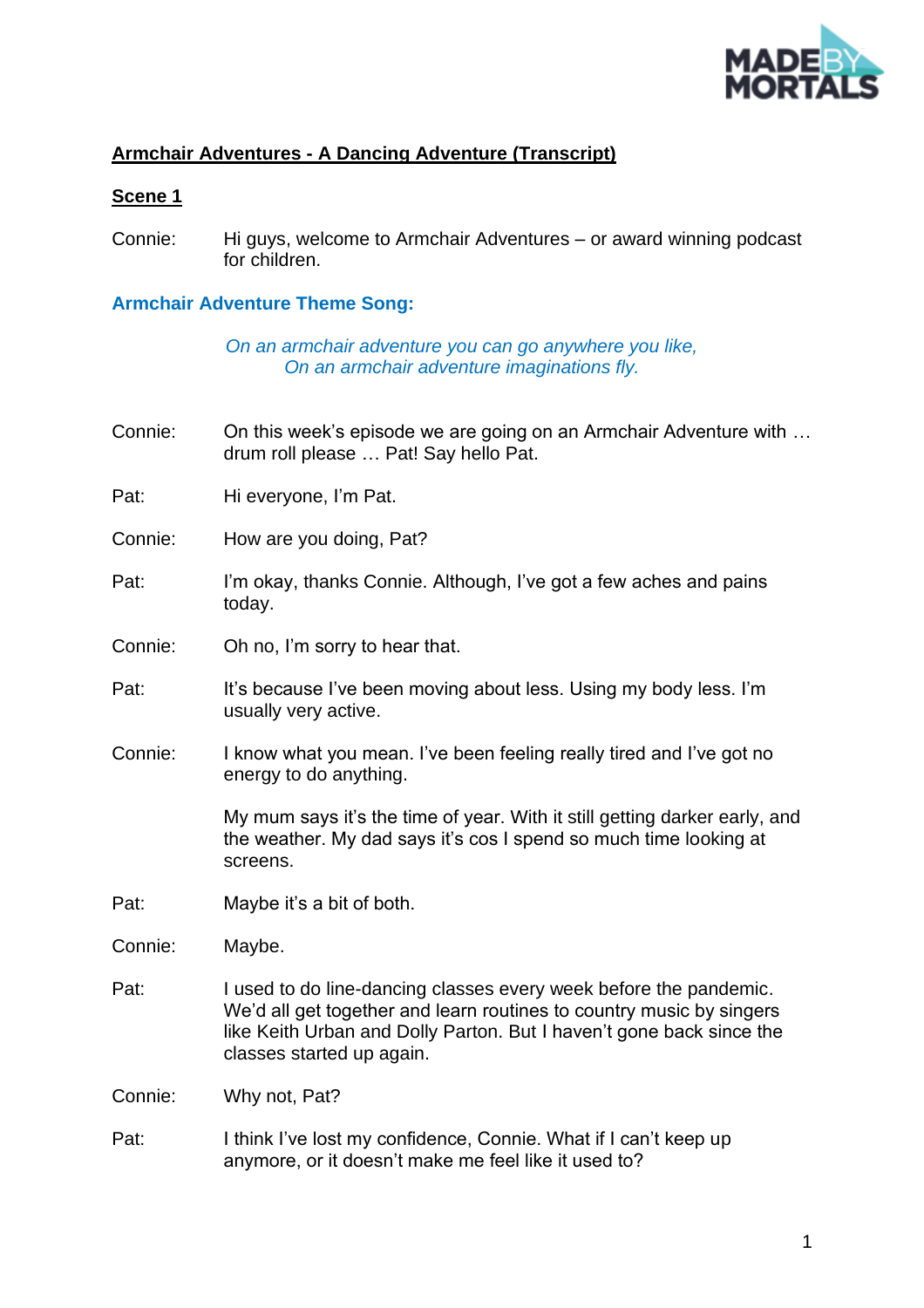

And I used to know loads of people there, but what if they've stopped going and there's new people who I don't know?

- Connie: It's hard going back to places you used to fit in, cos what if they've changed.
- Pat: That's exactly it, Connie.
- Connie: How about we do something to get ourselves moving?
- Pat: I'd love that. Can we go dancing? It always makes me feel better. Can dancing be today's Armchair Adventure?
- Connie: I don't know. I'm not a very good dancer, I don't think I'd be much use.
- Pat: It's not about how good you are. It's about expressing yourself and having fun. Why don't we get everyone together and have a go?
- Connie: Yeah, okay. I'll get the rest of the customers on the phone now so they can join in too.

#### **Armchair Adventure Theme Song – Instrumental Only**

- Connie: I have all my lovely customers on a conference call now ready to take part. Say 'hi' everyone
- Everybody: *(different hellos)*
- Pat: Hiya everyone
- Connie: So, Pat and I have been talking about how this time of year can get us down, we feel really sluggish and tired
- Carla: Oh definitely, when the weather is rubbish it can really affect my mood
- Chris: I just can't be bothered.
- Keith: It's easier to stay inside.
- Ann: I feel like I've gone into hibernation.
- Connie: So Pat suggested we do some dancing! Are you all up for that?
- Everybody: That sounds great / I love a good boogie / Brilliant / I haven't danced in years / *etc*

Connie: You too Adventurer – hi, by the way – yes, you who is listening right now. I want you to join in with me and my customers as well. We're going to be using our imaginations, moving and dancing – all from the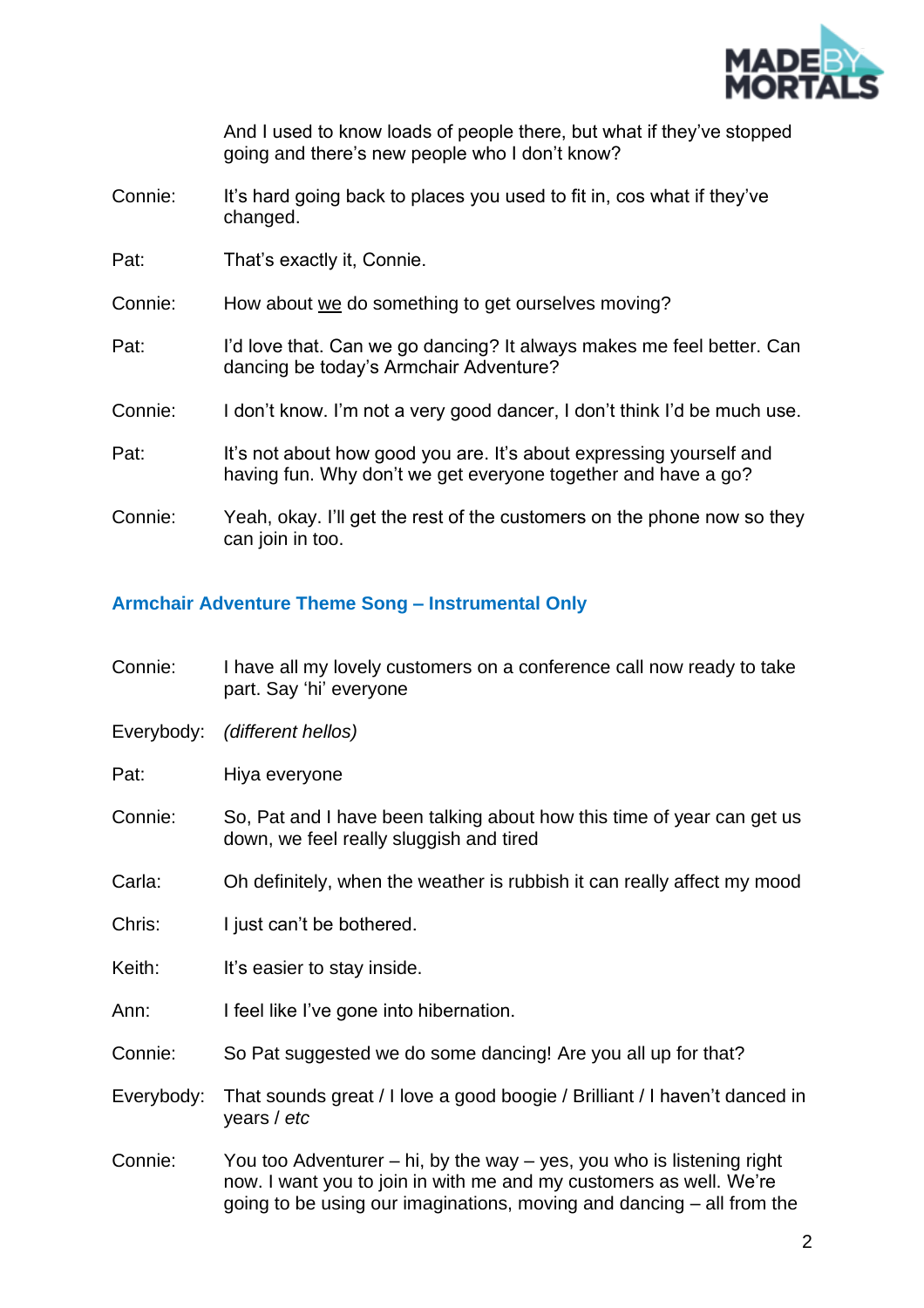

| safety of where we are. We can't see each other, and we might be miles apart, but |                                             |  |  |  |
|-----------------------------------------------------------------------------------|---------------------------------------------|--|--|--|
|                                                                                   | this is still something we can do together. |  |  |  |

Barry: If Ronnie and me can do it, anyone can have a go.

Connie: That's right, Barry. And it's gonna be brilliant.

Okay Pat, so how should we start?

- Pat: I think we need to get warmed up first, Connie, don't you?
- Rita: We don't want to strain anything.
- Connie: No, Rita, we don't. Good idea.
- Pat: Find a space where we can move about on the spot safely. Okay?

Let's start with our fingers. Let's all wiggle our fingers. Like we're trying to shake water off the ends of our fingers. Both hands.

Connie: Yeah, come on everyone. You too Adventurer. We're all going to get warmed up together.

#### *SFX - Ding for participation*

- Connie: That's great.
- Pat: Now let's take the wiggle up our arms. Yeah, give them a good shake about. And now up to our shoulders as well.
- Jean: This is fun!
- Ronnie: I can't stand still and do this, Pat!
- Pat: That's okay. Cos now we're going to start wiggling our toes too

#### *SFX - Ding*

Pat: And now wiggle all the way up our legs – from our toes to our knees to our hips - so it all meets in the middle and our whole body is moving and wiggling.

#### *SFX - Ding*

Cyril: I feel like a big jelly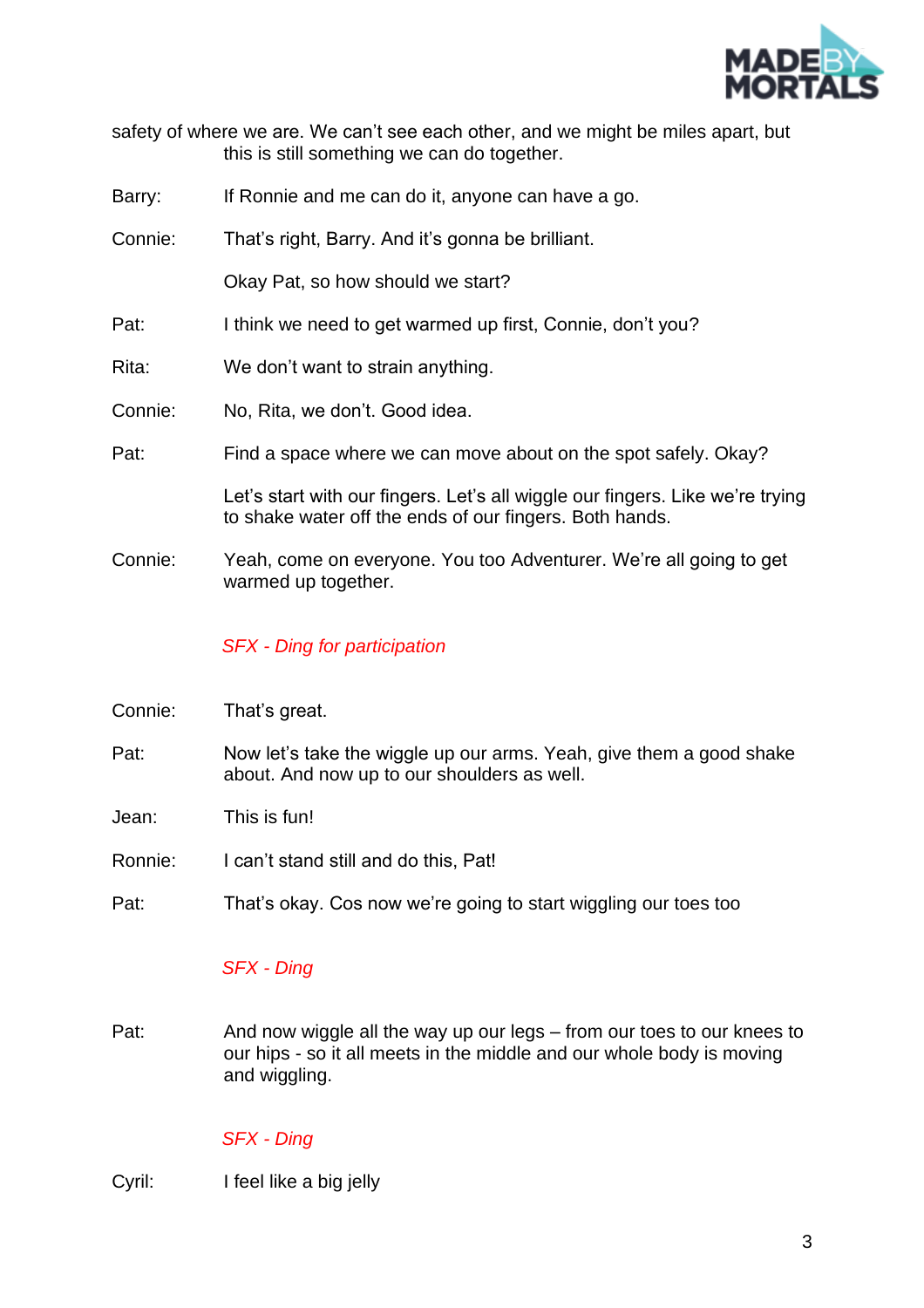

| Lilly:  | You look like one too!                                                                                                                                                                                                                                  |
|---------|---------------------------------------------------------------------------------------------------------------------------------------------------------------------------------------------------------------------------------------------------------|
| Pat:    | And lastly our heads. Let's all shake our heads, and our lips too                                                                                                                                                                                       |
|         | They all do. Shaking their lips sounds like horses neighs. Ding.                                                                                                                                                                                        |
| Connie: | That's brilliant, Ronnie.                                                                                                                                                                                                                               |
| Ronnie: | My neighbours are giggling at me cos they can see me through the<br>window. Listen, I'll give them a little wave.<br>(To the neighbours) Hello everybody- I'm doing an Armchair<br>Adventure, <i>(louder)</i> an Armchair Adventure! Oh forget it then! |
| Ros:    | It's certainly woke me up                                                                                                                                                                                                                               |
| Jean:   | I can't wait to get dancing now.                                                                                                                                                                                                                        |
| Connie: | How do you feel, Adventurer? All warmed up and ready for some<br>dancing?                                                                                                                                                                               |
| John:   | But what kind of dancing are we going to do? There's so many different<br>styles.                                                                                                                                                                       |
| Pat:    | Well, which styles can you think of?                                                                                                                                                                                                                    |
| rita:   | Jive – really bouncy and fun with lots of kicks                                                                                                                                                                                                         |
| Hazel:  | Waltz – twirling, graceful and elegant.                                                                                                                                                                                                                 |
| Lynda:  | Samba – so lively and fun. A party dance                                                                                                                                                                                                                |
| chris:  | Tap dancing – really fast and with special shoes                                                                                                                                                                                                        |
| Ros:    | Ballet – all long and flowing                                                                                                                                                                                                                           |
| Connie: | What styles of dancing can you think of, Adventurer?                                                                                                                                                                                                    |

# *SFX - Ding*

| Keith: | How about a Tango?                        |
|--------|-------------------------------------------|
| john:  | Ooh yeah! I've always wanted to try that. |
| Jean:  | I've seen them do that on Strictly.       |
| rita:  | It's so dramatic!                         |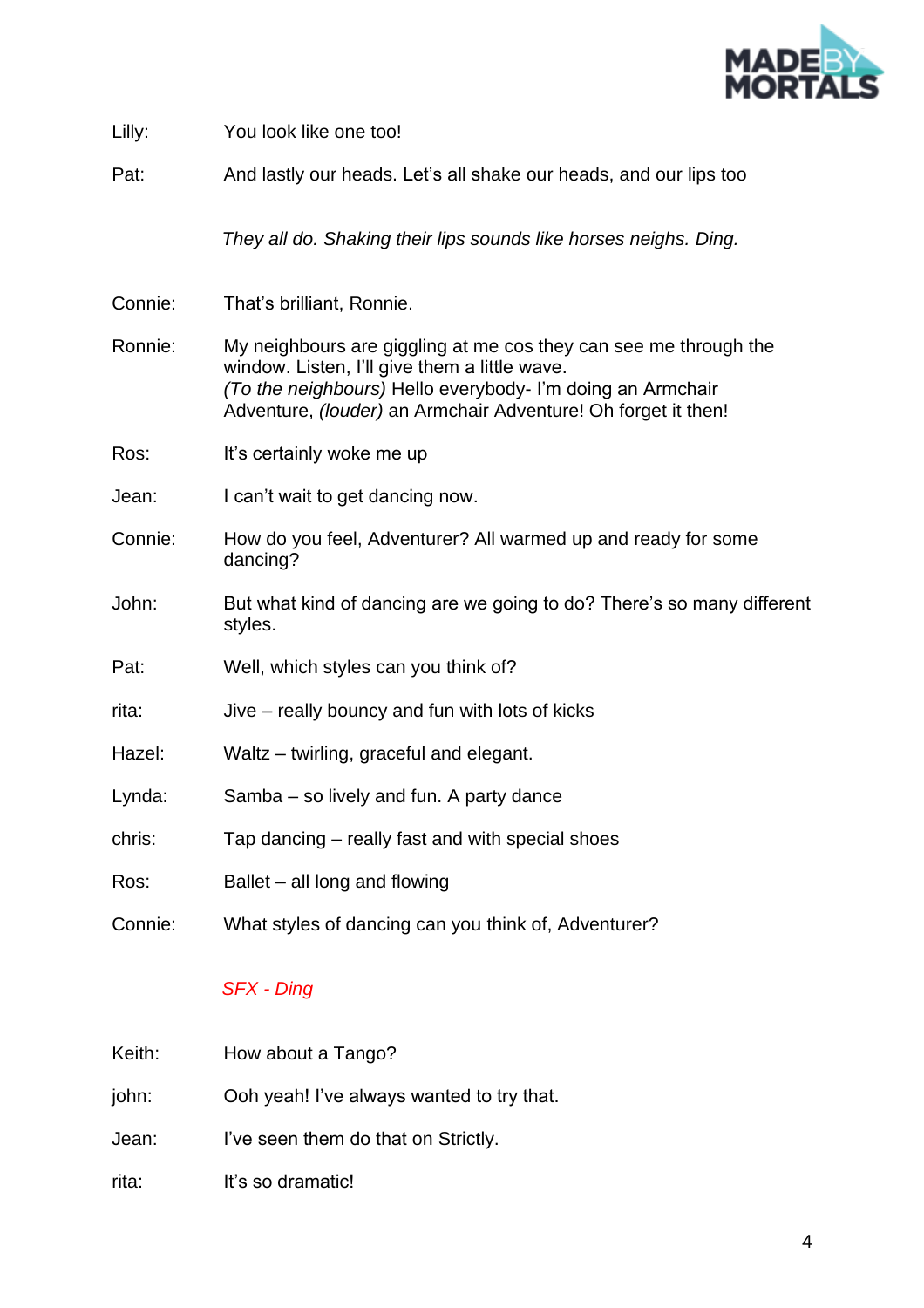

Ann: Sharp, quick movements.

Chris: I like the head snaps.

Pat: Tango it is. And I've got the perfect place. Ready everyone? Grab your suits and your sequins, and let's go on a Dancing Adventure!

## **Scene 2**

## *Music: Wurlitzer organ*

| Chris: | Oh wow, look at this place!                                                                                 |
|--------|-------------------------------------------------------------------------------------------------------------|
| rita:  | It's beautiful!                                                                                             |
| Cyril: | Look at that ceiling! All the gold, and those chandeliers.                                                  |
| Lilly: | I'm speechless                                                                                              |
| Cyril: | That's a first.                                                                                             |
| Ann:   | I know where we are! This is the Tower Ballroom in Blackpool.                                               |
| Pat:   | That's right Ann. World-famous for its ballroom dancing since 1894, so<br>the perfect place to try a Tango! |
|        | Does anyone know how to do a tango?                                                                         |
| Barry: | 1, 2, 3, 1, 2, 3.                                                                                           |
| Pat:   | That's a waltz, Barry. But good try.                                                                        |
| Carla: | There's a tango step that goes slow, slow, quick, quick, slow?                                              |
| Pat:   | That's right. Let's try clapping our hands to that tango rhythm?                                            |
|        | So, it's – slow, slow, quick, quick, slow.                                                                  |
|        | SFX - Ding. They all clap the beat as Pat says it.                                                          |
| Pat:   | Now instead of clapping, let's walk in that rhythm. Start with your feet<br>together and off we go          |
|        | SFX - Ding. All stamp the beat and say – 'Slow, slow, quick, quick,<br>slow'.                               |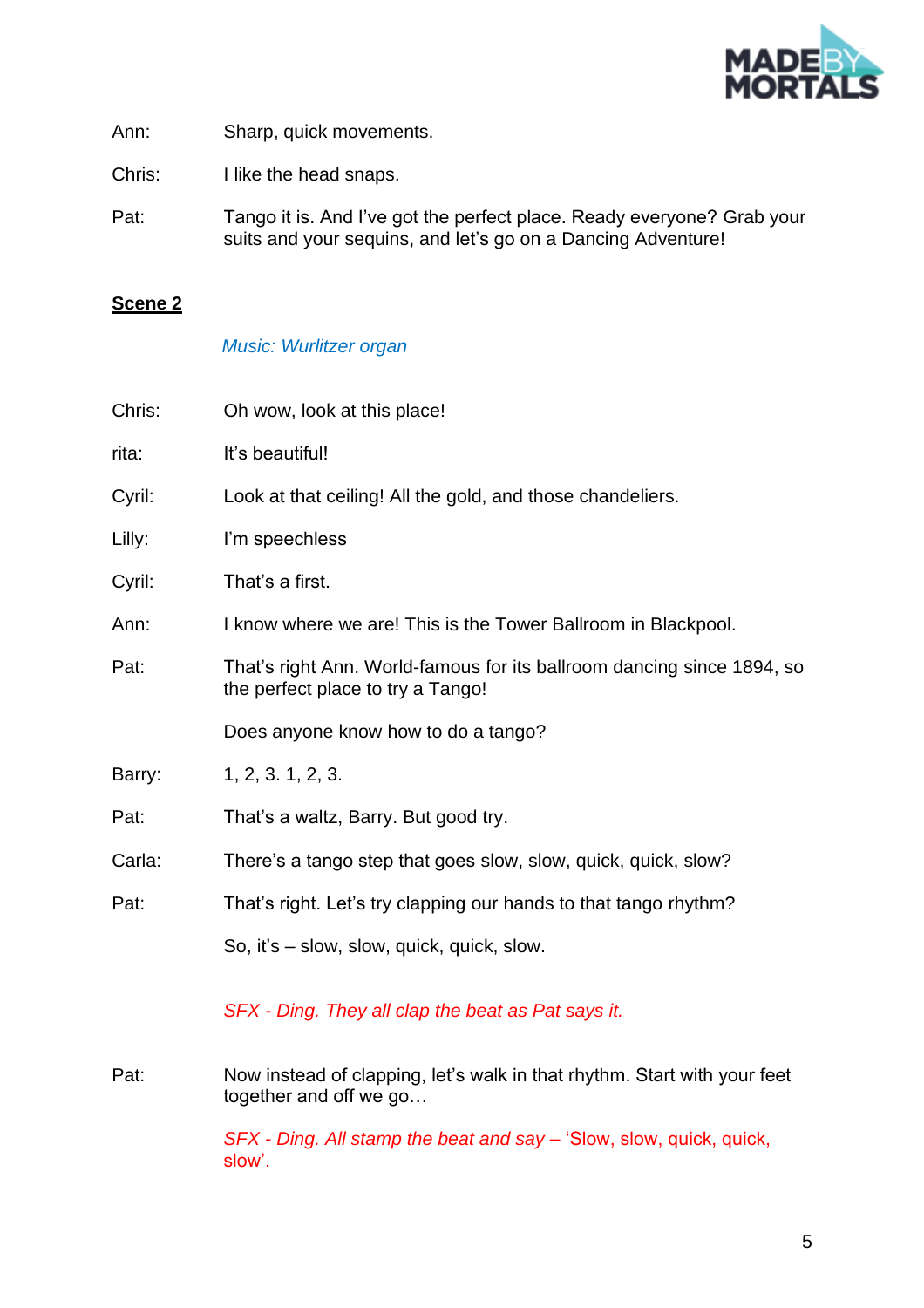

Pat: Amazing guys! Now let's go the other way. Keep our backs really straight, and keep our steps and the turn really sharp.

Ready go!

*SFX - Ding. All stamp the beat and say it –* 'Slow, slow, quick, quick, slow'.

Keith: Got it!

jean: Can we try it to some music?

*Music: Tango*

Pat: I'll count us in, everyone. 5, 6, 7, 8.

*SFX - Ding. They do the steps.*

Pat: And turn..

*They do the steps again.*

- Connie: Well done, everyone.
- Hazel: I like that one. It makes me feel tall and powerful.
- Ken: I like the drama of the music.
- John: It's so moody and fierce.
- Pat: Shall we try another one?
- Everyone: Yes / Definitely / I'm game / *etc.*
- Pat: Who's got a suggestion?
- Rita: Disco dancing!
- Pat: Good one Rita!
- Rita: I used to go disco dancing at Pips in the 1970s. I was quite the mover!
- Pat: Why don't you teach us a disco move then?
- Rita: Okay. I'm not sure where we'd go, though.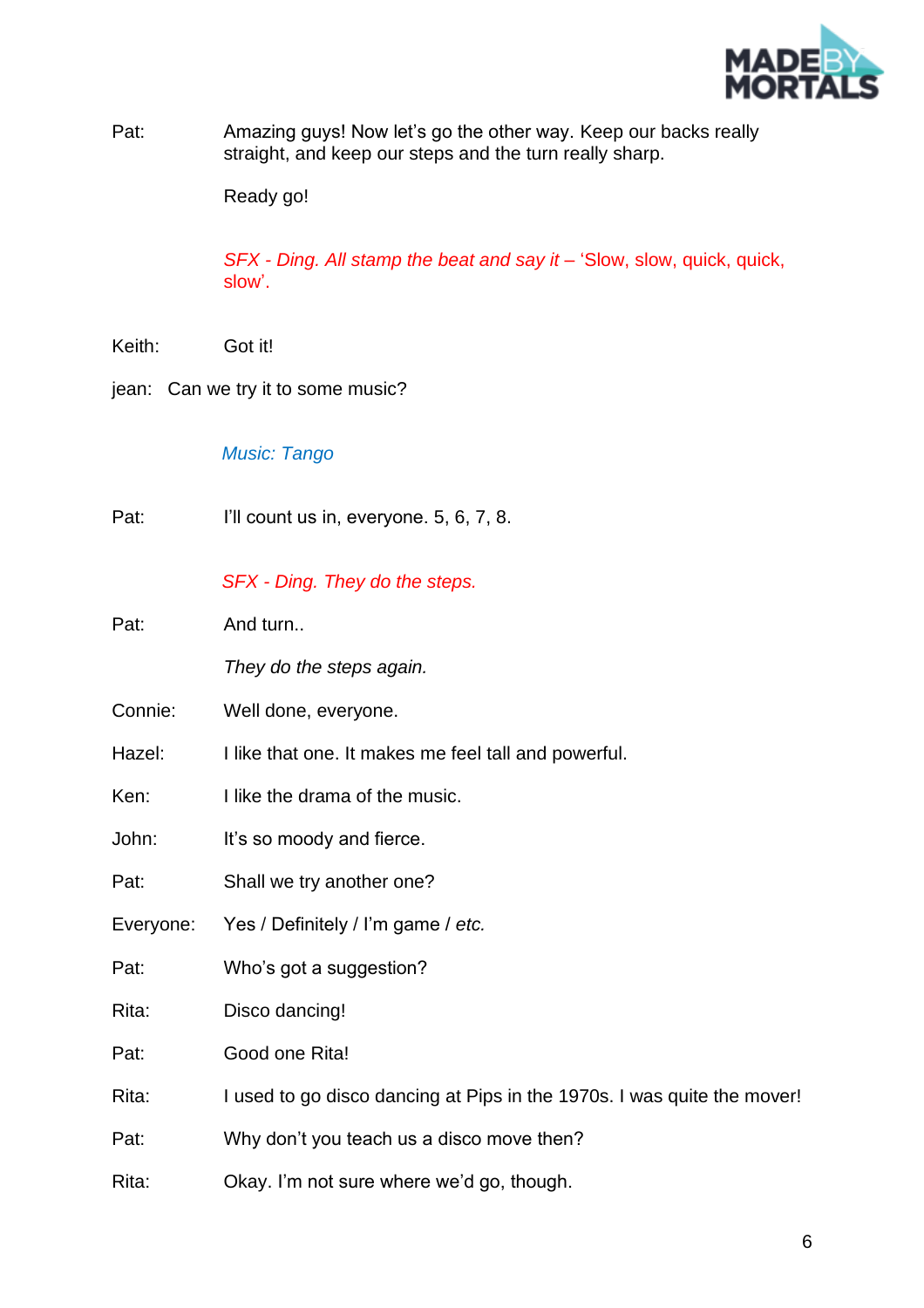

| Ros: | To Pips? |
|------|----------|
|------|----------|

Rita: No, it's not there anymore.

- Carla: We could go to our own perfect nightclub. With a massive light-up dance floor
- ros: And a glitterball, spinning sparkly light
- Lynda: And a bar with every kind of drink and no queue
- Jean: And a DJ that only plays our favourite songs
- Pat: Sounds great. Ready everyone? Pull on your flared trousers and your platform shoes and let's take this Dancing Adventure to the disco!

#### **Scene 3**

#### *Music: Disco*

| Lynda:  | Oh wow, this is the perfect place.                                                            |
|---------|-----------------------------------------------------------------------------------------------|
| Jean:   | Exactly what we said we wanted.                                                               |
| John:   | Come on then, Rita – teach us a move.                                                         |
| Rita:   | Let's all do the Funky Chicken.                                                               |
| Ros:    | The what?                                                                                     |
| Ann:    | That sounds silly.                                                                            |
| Rita:   | The Funky Chicken. It's exactly what it sounds like – we're going to<br>dance like a chicken. |
| Keith:  | Do chickens dance?                                                                            |
| Barry:  | If they're funky they do.                                                                     |
| Rita:   | Firstly, we bob our heads back and forward. Like a chicken.                                   |
| Connie: | You got that, Adventurer? We're bobbing our heads backwards and<br>forwards.                  |
|         | SFX - Ding<br>Some of the gang make chicken clucks                                            |

Rita: You don't have to make the chicken noises.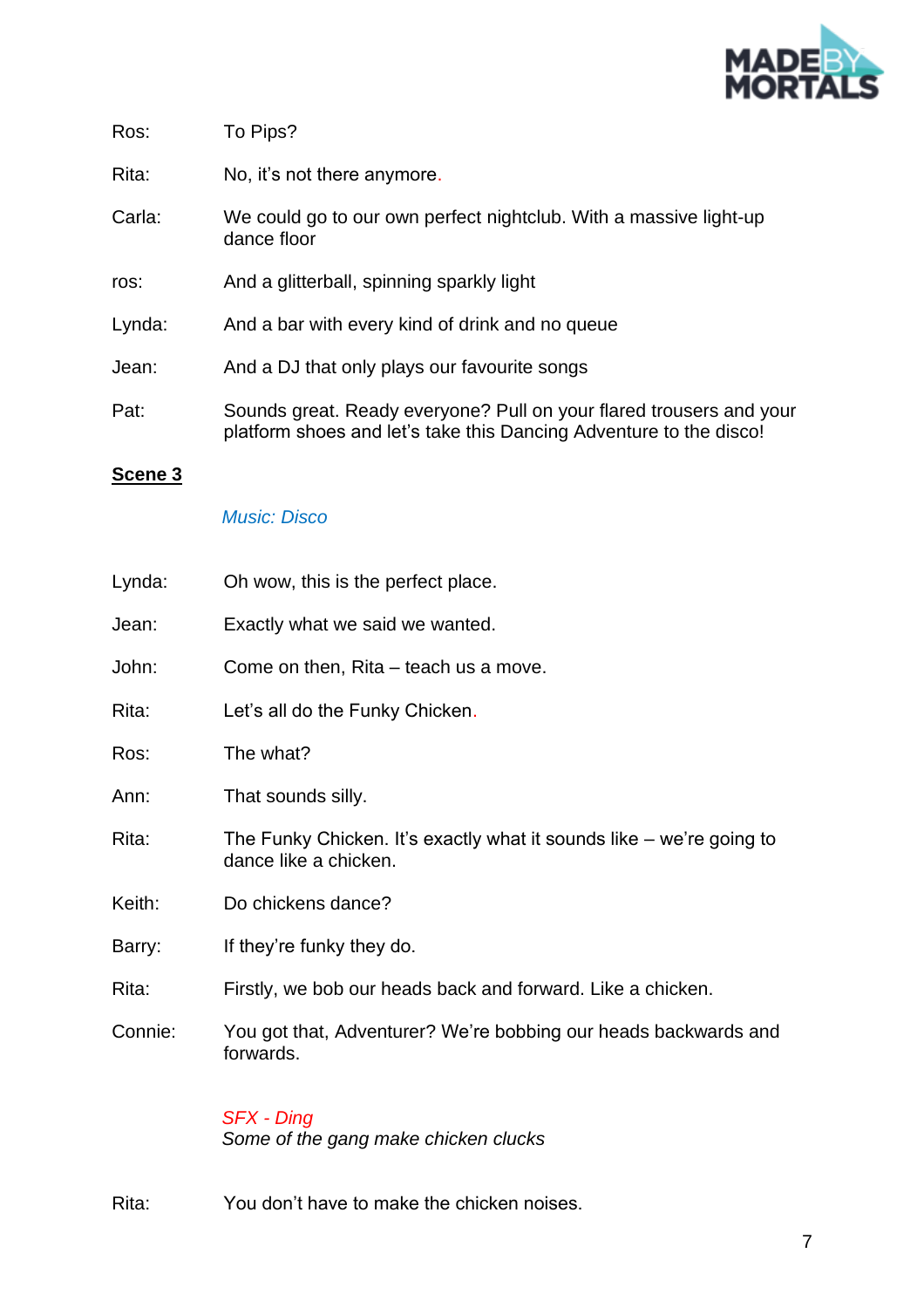

Hazel: It's hard not too!

Rita: Now we bend our arms and stick our elbows out, and flap them up and down like wings.

## *SFX - Ding*

| Rita: | Fantastic. Well done everyone. |  |  |
|-------|--------------------------------|--|--|
|       |                                |  |  |

Chris: Shall we put it all together to some music?

Everyone: Yeah / I'm ready / *etc*

Connie: I'm not sure I've got it.

Pat: That's okay, Connie. Just follow us and you'll pick it up.

And you adventurer? Ready to be a funky chicken?

## *Music: Disco*

| Rita:   | Head bob<br>Flap our wings<br>Both together.                                                                               |
|---------|----------------------------------------------------------------------------------------------------------------------------|
| Rita:   | Well done, everyone.                                                                                                       |
| Lilly:  | That was fun                                                                                                               |
| Cyril:  | It just makes you smile, doesn't it.                                                                                       |
| Jean:   | It's hard to feel down when you're being a funky chicken with your<br>friends.                                             |
| Pat:    | Did you enjoy it, Adventurer? Did it make you smile?                                                                       |
|         | What about you, Connie? You've been very quiet.                                                                            |
| Connie: | If I'm honest, Pat, all this makes me feel awkward.                                                                        |
| Pat:    | Why?                                                                                                                       |
| Connie: | I want to get lost in the music and just move with it, but I can't. I feel<br>like everyone is looking at me and laughing. |
| Hazel:  | We're not laughing at you, Connie.                                                                                         |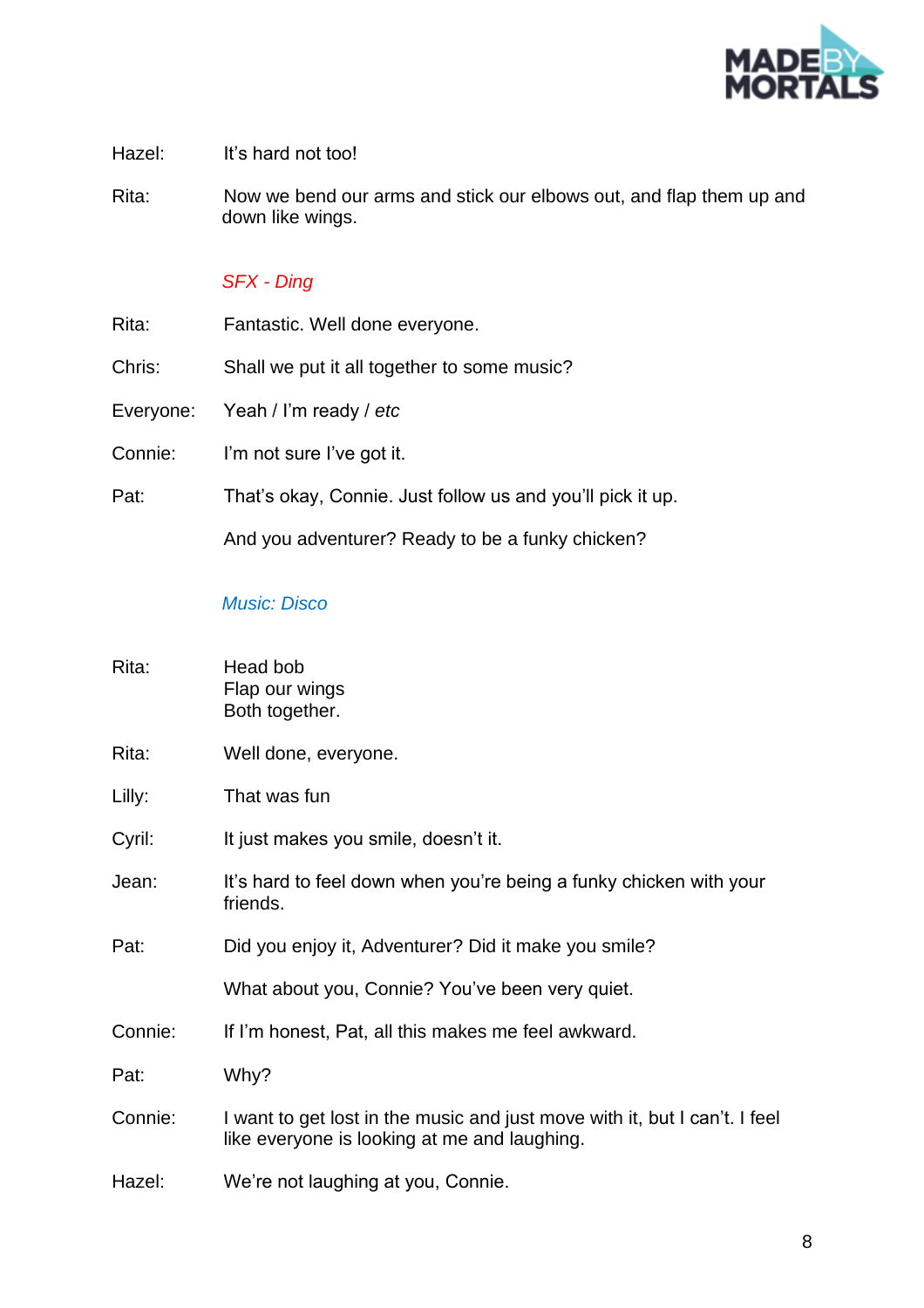

Chris: We wouldn't do that.

Connie: I know you wouldn't. But I can't relax. I feel like my body is moving all wrong, and all of me is in the wrong place.

Pat: I'm sorry to hear you feel like that, Connie.

Maybe we just haven't found your dance yet.

Lynda: Yeah Connie.

Ken: You'll get it.

Carla: We can find your favourite that works for you.

- Connie: Could we try line-dancing, Pat? Maybe if it's your favourite it'll be mine too.
- Pat: Of course.
- Barry: What's line-dancing?
- Pat: Well, it's exactly what is says it is. It's a style of dancing where lots of dancers line up in rows and follow patterns of steps to music.
- Barry: That sounds good.
- Jean: I'd love to try that.
- Connie: I'm up for giving it a go if you'll all do it with me.
- Everybody: Yeah / Of course / We're with you, Connie / *etc*
- Connie: I hope you'll try some line dancing with me too, Adventurer?
- Chris: Where are we going to go for our line-dancing lesson, Pat?
- Pat: Well, it's a dance that is tied to country and western music. So I think we should go to one of the most famous places for country music – Nashville, Tennessee in America. Are you up for that?

Everybody: Yeah / Great / Let's go / *etc*

Pat: Right then everybody, let's grab our cowboy hats and our cowboy boots and take this Dancing Adventure to Nashville!

#### **Scene 4**

*Music: Country and Western*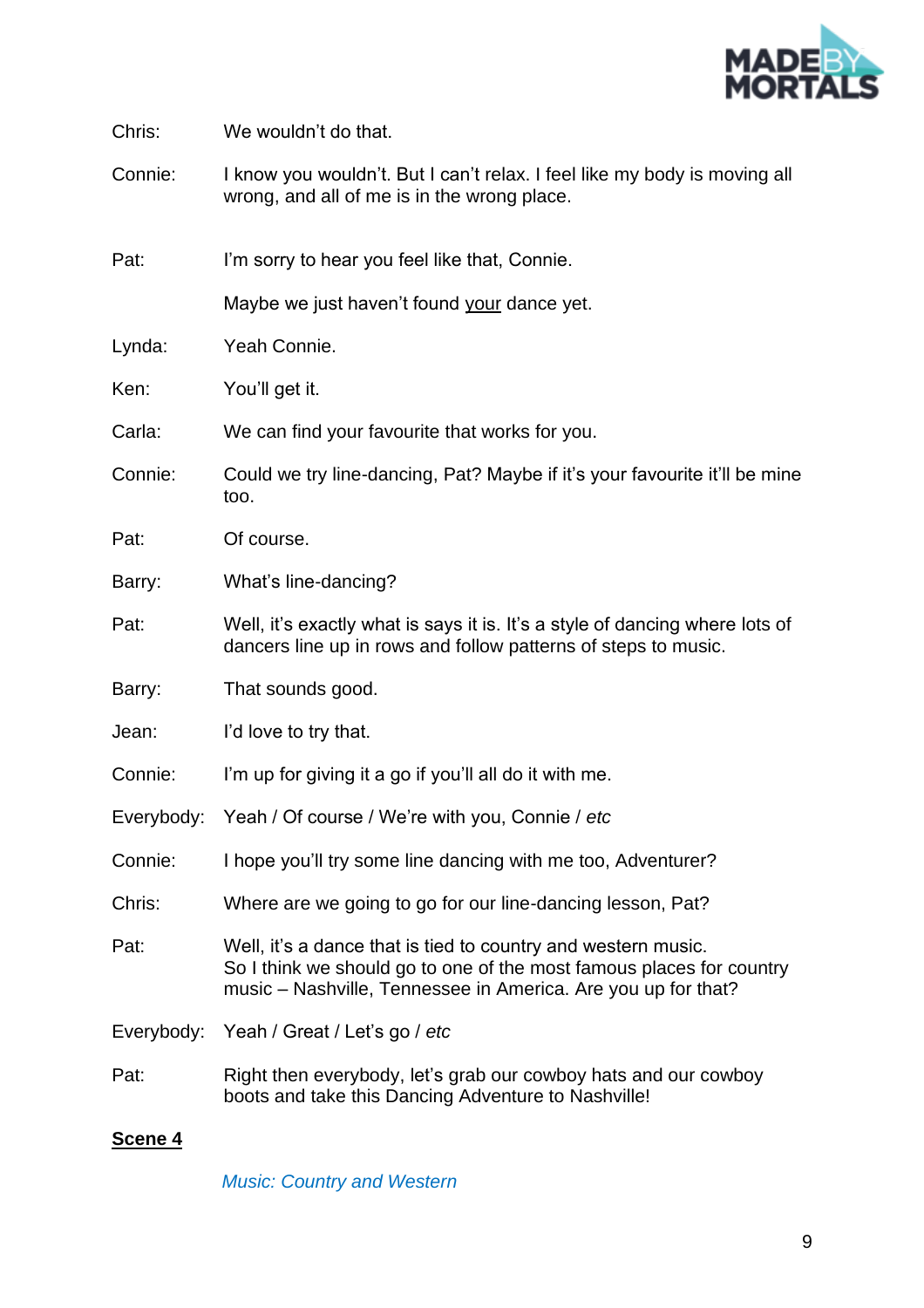

| Connie: | Oh wow, where are we Pat?                                                                                                                                                                                               |
|---------|-------------------------------------------------------------------------------------------------------------------------------------------------------------------------------------------------------------------------|
| Lynda:  | Would you look at that stage. It's huge.                                                                                                                                                                                |
| Chris:  | And all the seats out there.                                                                                                                                                                                            |
| Ken:    | And the lights – all gold and red.                                                                                                                                                                                      |
| Ann:    | It's beautiful.                                                                                                                                                                                                         |
| Pat:    | We're on the stage at the Grand Ole Opry                                                                                                                                                                                |
| Keith:  | The Grand Old what?                                                                                                                                                                                                     |
| Pat:    | The Grand Ole Opry in Nashville. There's been country music concerts<br>staged here since the 1920s. Thousands of visitors come from all over<br>the world, and millions of people tune in on their radio and internet. |
| Rita:   | So almost as many as listen to Armchair Adventures!                                                                                                                                                                     |
| Connie: | And what line-dancing move are you going to teach us, Pat?                                                                                                                                                              |
| Pat:    | How about a grapevine?                                                                                                                                                                                                  |
| Carla:  | Oooh, that sounds exciting.                                                                                                                                                                                             |
| Keith:  | I think I know that one                                                                                                                                                                                                 |
| Barry:  | Is it hard?                                                                                                                                                                                                             |
| Pat:    | It's not too hard, Barry. It's four steps, and I'll break it down so we can<br>all learn it slowly together.                                                                                                            |
|         | Okay, Connie?                                                                                                                                                                                                           |
| Connie: | Okay. I'll try my best.                                                                                                                                                                                                 |
| Pat:    | That's all anyone can ask.                                                                                                                                                                                              |
|         | Okay everyone, and Adventurer? Follow me.                                                                                                                                                                               |

*SFX - Ding* 

We step our right foot to the right. Then we cross our left foot behind our right foot. Then we step our right foot to the right. Then we close our left foot to the left side of our right foot.

Got it?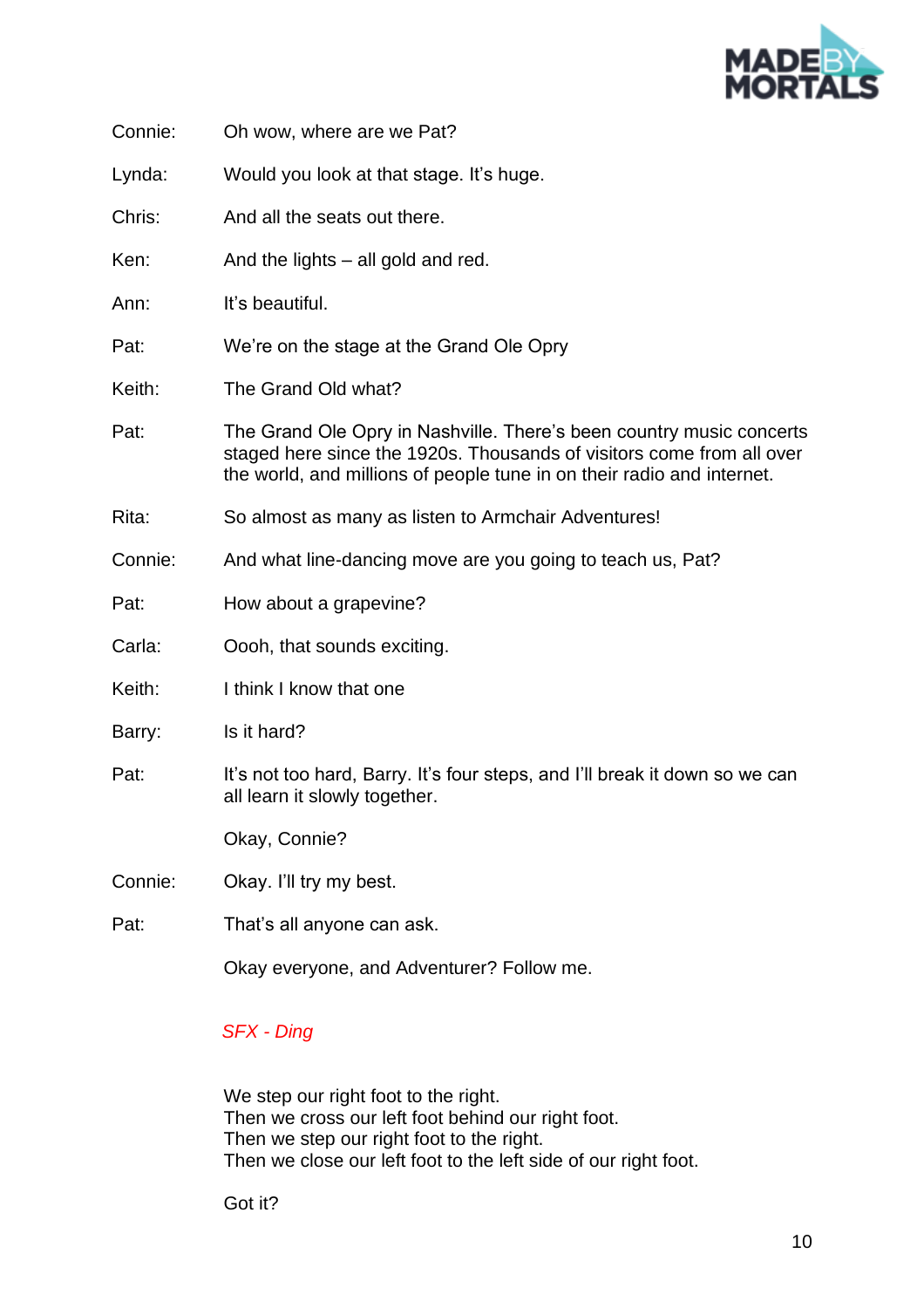

| Hazel:  | Oh I'm not sure.                                                                                                                                              |
|---------|---------------------------------------------------------------------------------------------------------------------------------------------------------------|
| Ronnie: | I've got the wrong shoes on.                                                                                                                                  |
| Ken:    | I've got too many legs for this.                                                                                                                              |
| John:   | Can you go through it again, Pat?                                                                                                                             |
| Pat:    | No problem.                                                                                                                                                   |
|         | Step our right foot to the right<br>Cross our left foot behind our right foot.<br>Step our right foot to the right.<br>Close our left foot to our right foot. |
|         | How was that?                                                                                                                                                 |
| Jean:   | Yeah, I think I've got it.                                                                                                                                    |
| Carla:  | I keep getting my left and my right mixed up.                                                                                                                 |
| Pat:    | That's okay, Carla                                                                                                                                            |
|         | Want to try it with some music?                                                                                                                               |
| Carla:  | Yeah great.                                                                                                                                                   |
| Pat:    | Okay, let's all get in a line standing next to each other.                                                                                                    |
|         | You too Adventurer, get in a line if you can. Or if you're dancing on<br>your own, that's okay too.                                                           |
|         | Music: a country music tune.<br>The gang can throw in some 'yee has' and 'whoops' as they dance!                                                              |
| Pat:    | Okay, follow me everyone.                                                                                                                                     |
|         | Right foot to the right<br>Cross left foot behind<br>Right foot to the right<br>Close                                                                         |
|         | Brilliant! Well done everyone                                                                                                                                 |
|         | You okay, Connie?                                                                                                                                             |
| Connie: | I'm getting my legs all tangled up.                                                                                                                           |
| Pat:    | Don't worry.                                                                                                                                                  |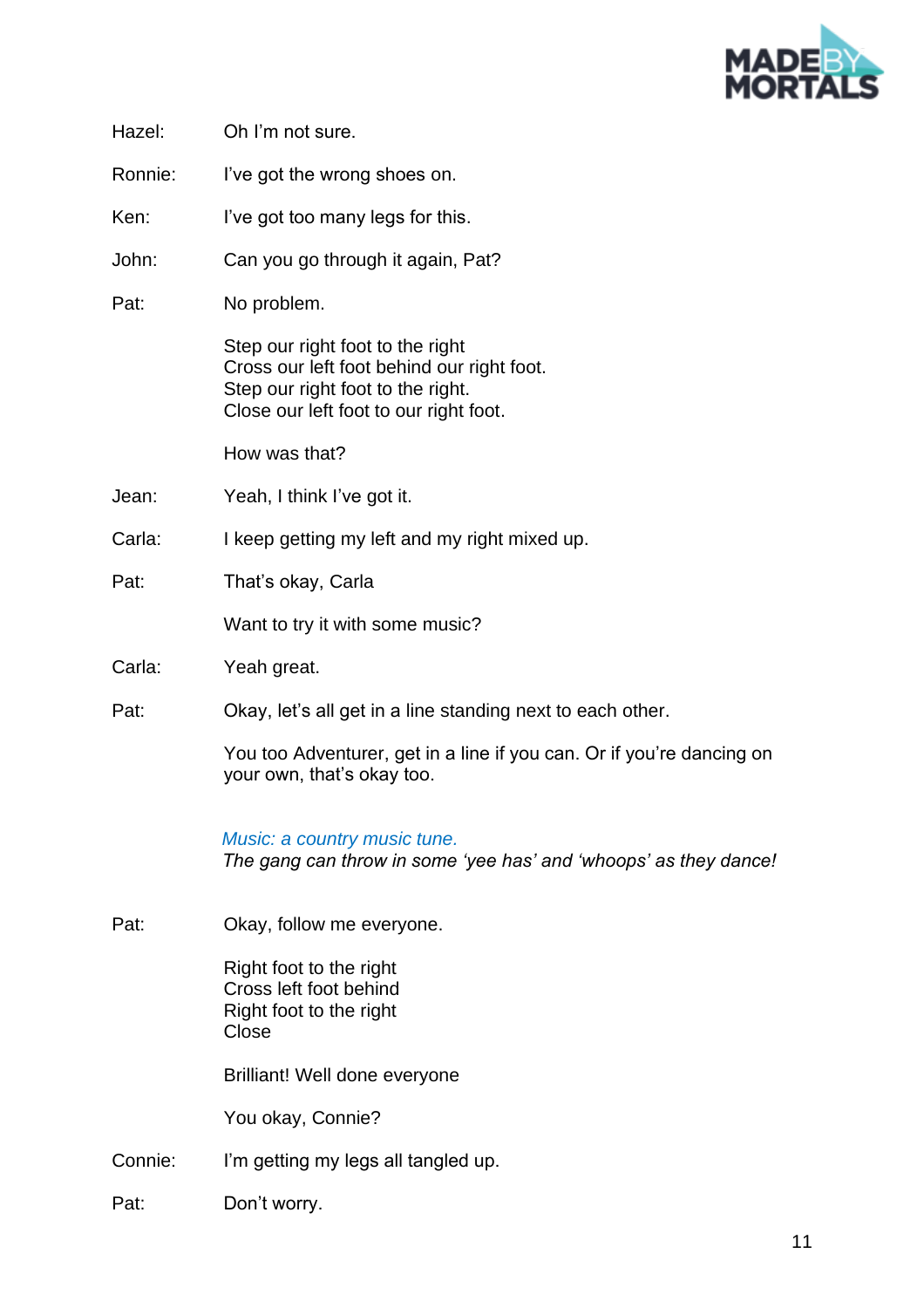

| Connie: | All of you can do it.                                                                                                                             |
|---------|---------------------------------------------------------------------------------------------------------------------------------------------------|
| Cyril:  | Everyone learns at their own pace, Connie                                                                                                         |
| Lilly:  | Yeah good, you'll get it.                                                                                                                         |
| Connie: | I don't want to do this anymore. It's stupid.                                                                                                     |
| Chris:  | Don't say that.                                                                                                                                   |
| Connie: | It's too hard and I can't do it.                                                                                                                  |
| Pat:    | It takes me longer sometimes to pick up some of the moves. It can get<br>really frustrating. But with practise, I get there.                      |
| Barry:  | My Dad would always say 'ne'er be beat' – never be beaten, keep<br>trying.                                                                        |
| Connie: | I know. But I just really want to be able to do it.                                                                                               |
|         | I enjoy it, you know. The music. And all of us moving together. But I<br>just wish I could do it better.                                          |
| Pat:    | You're doing really well.                                                                                                                         |
| Chris:  | You're being too hard on yourself, Connie.                                                                                                        |
| Connie: | I used to do dancing at school. But there were these other kids in my<br>class, they would laugh and say mean comments. So I stopped doing<br>it. |
| Pat:    | That's horrible, Connie.                                                                                                                          |
| jean:   | It's horrible when other people stop you doing things you enjoy.                                                                                  |
| Chris:  | Don't listen to them, Connie. You're great.                                                                                                       |
| Connie: | That's easier said than done, though, isn't it.                                                                                                   |
| Dolly:  | You shouldn't care what other people think. Love yourself for who you<br>are.                                                                     |
| chris:  | Oh my                                                                                                                                             |
| Ros:    | Look who it is                                                                                                                                    |
| Pat:    | Dolly Parton?!                                                                                                                                    |
| Dolly:  | That's right! Hi y'all                                                                                                                            |
| All:    | Hello Dolly!                                                                                                                                      |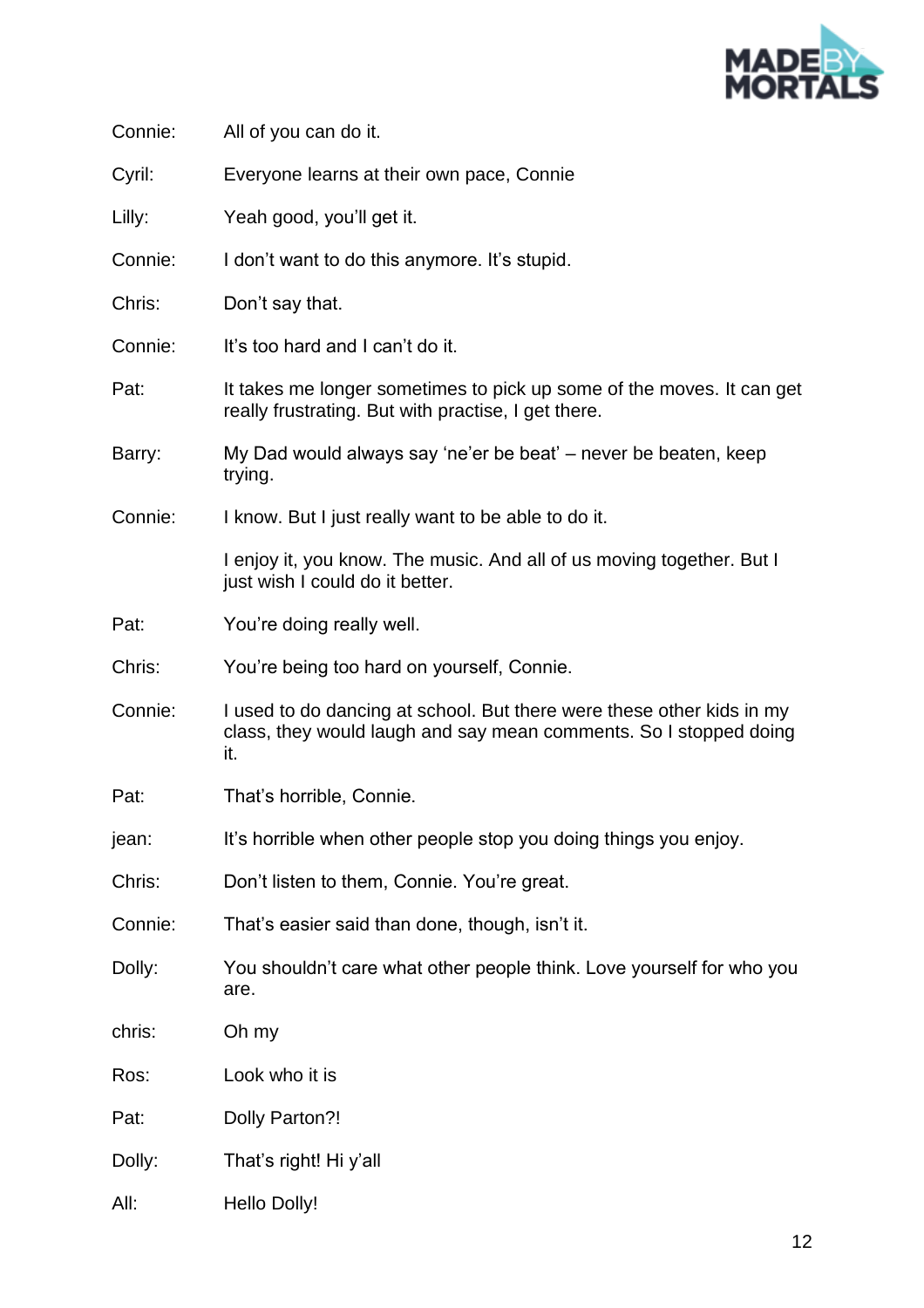

| john:  | I don't believe it!                                                                                                                         |
|--------|---------------------------------------------------------------------------------------------------------------------------------------------|
| Hazel: | What are you doing here, Dolly?                                                                                                             |
|        |                                                                                                                                             |
|        |                                                                                                                                             |
| Dolly: | I'm performing here tonight.                                                                                                                |
|        | But I overheard your conversation, and I wanted to chime in and say –<br>everybody has their own journey and their own way of doing things. |
|        | So maybe it takes you a little bit longer to learn the dance – that's okay.                                                                 |
|        | Because the dancing's not really about the dancing $-$ is it Pat?                                                                           |
| Pat    | No. It's about moving our bodies and being active. About being with<br>friends                                                              |
| Cyril: | About meeting new people                                                                                                                    |
| Lilly: | Trying new things                                                                                                                           |
| Carla: | Learning new things                                                                                                                         |
| Jean:  | Lifting our mood                                                                                                                            |
| Lynda: | And having fun                                                                                                                              |
| Dolly: | So don't worry about getting the steps perfectly.                                                                                           |
| Ann:   | We all find our own version of perfect.                                                                                                     |
| Dolly: | That's right Ann, we do.                                                                                                                    |
|        | So why not make up your own dance moves?                                                                                                    |
| Ken:   | That's a brilliant idea.                                                                                                                    |
| Ann:   | Thanks Dolly.                                                                                                                               |
| Pat:   | Dolly's right, Connie. All of these steps and different styles of dancing<br>are great, and they're fun to learn. But why limit ourselves?  |
|        | Take a little bit from here, and a little bit from there, and let's make up<br>our own moves.                                               |
| Dolly: | A signature move                                                                                                                            |
| All:   | Brilliant idea / Yeah / Great / I've got one / etc                                                                                          |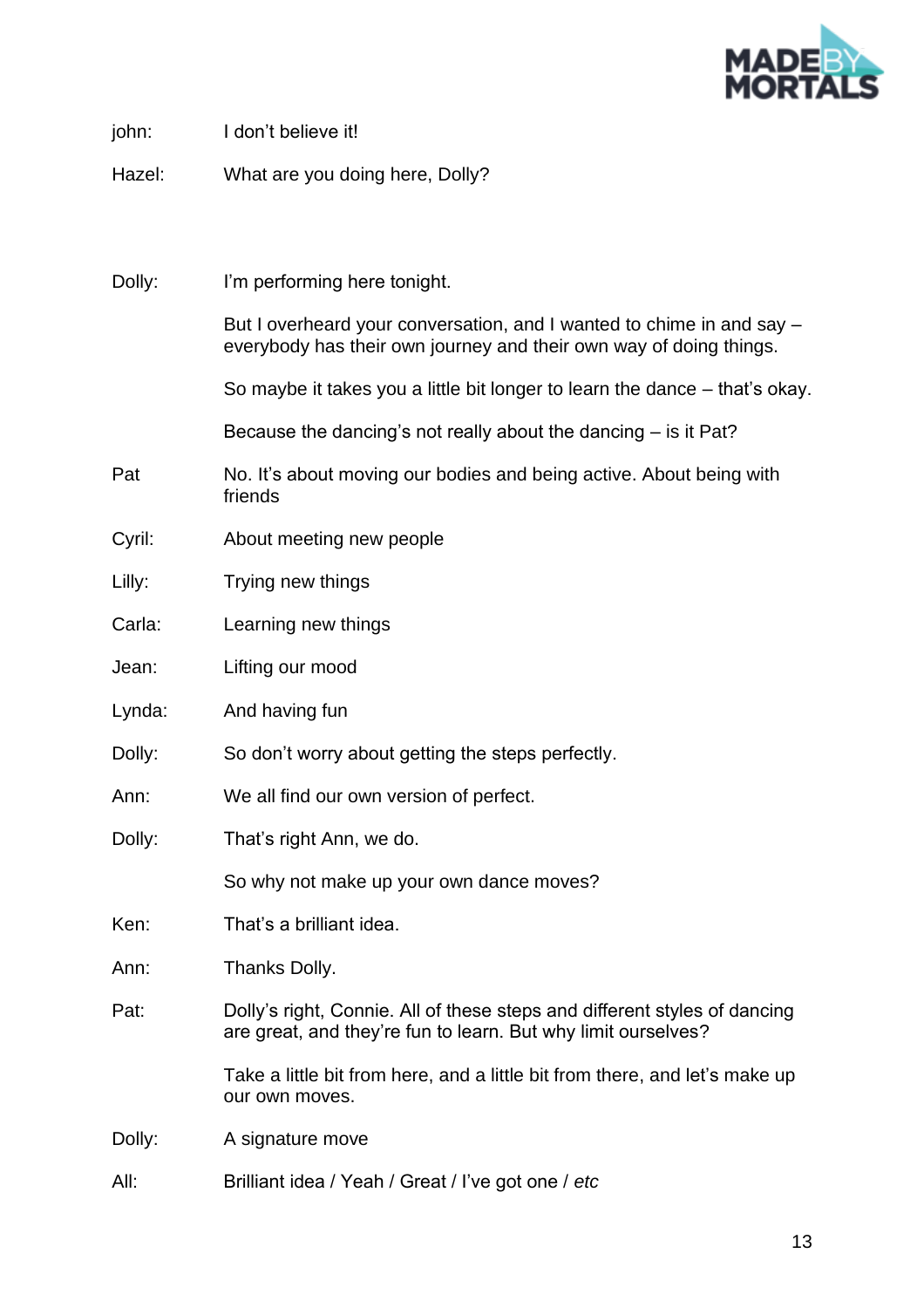

Ros: My signature move is a skip and then a hop.

Connie: Shall we all try that? A skip, and a hop!

# *SFX - Ding*

| Ronnie: | Me and Barry have got one                              |
|---------|--------------------------------------------------------|
|         | Tap our left toe $-1$ , 2, 3                           |
| Barry:  | Then tap our right toe $-1$ , 2, 3. Then punch the air |
| Both:   | "Yeah!"                                                |

## *SFX - Ding*

| Cyril: | I'm stepping side to side, with my arms outstretched flowing like waves |
|--------|-------------------------------------------------------------------------|
|--------|-------------------------------------------------------------------------|

- John: I'm doing the Robot
- Lynda: I'm doing lots of shoulders, shrugging them up and down
- Ken: I'm doing the caterpillar
- Carla: I'm reaching up high, then down low. Up high, down low.
- Keith: Oof, I've split my trousers doing that one!
- Hazel: I'm doing finger points
- Pat: I'm doing cross, step, cha-cha-cha
- Chris: Ooh, I like that one Pat. Give it a bit of style.
- Connie: What is your signature dance move, Adventurer? Why don't you do it now

# *SFX - Ding*

| Pat:    | What's yours Connie?                 |
|---------|--------------------------------------|
| Connie: | I'm doing a spin, then a clap        |
| Pat:    | Good one, Connie. See you can do it. |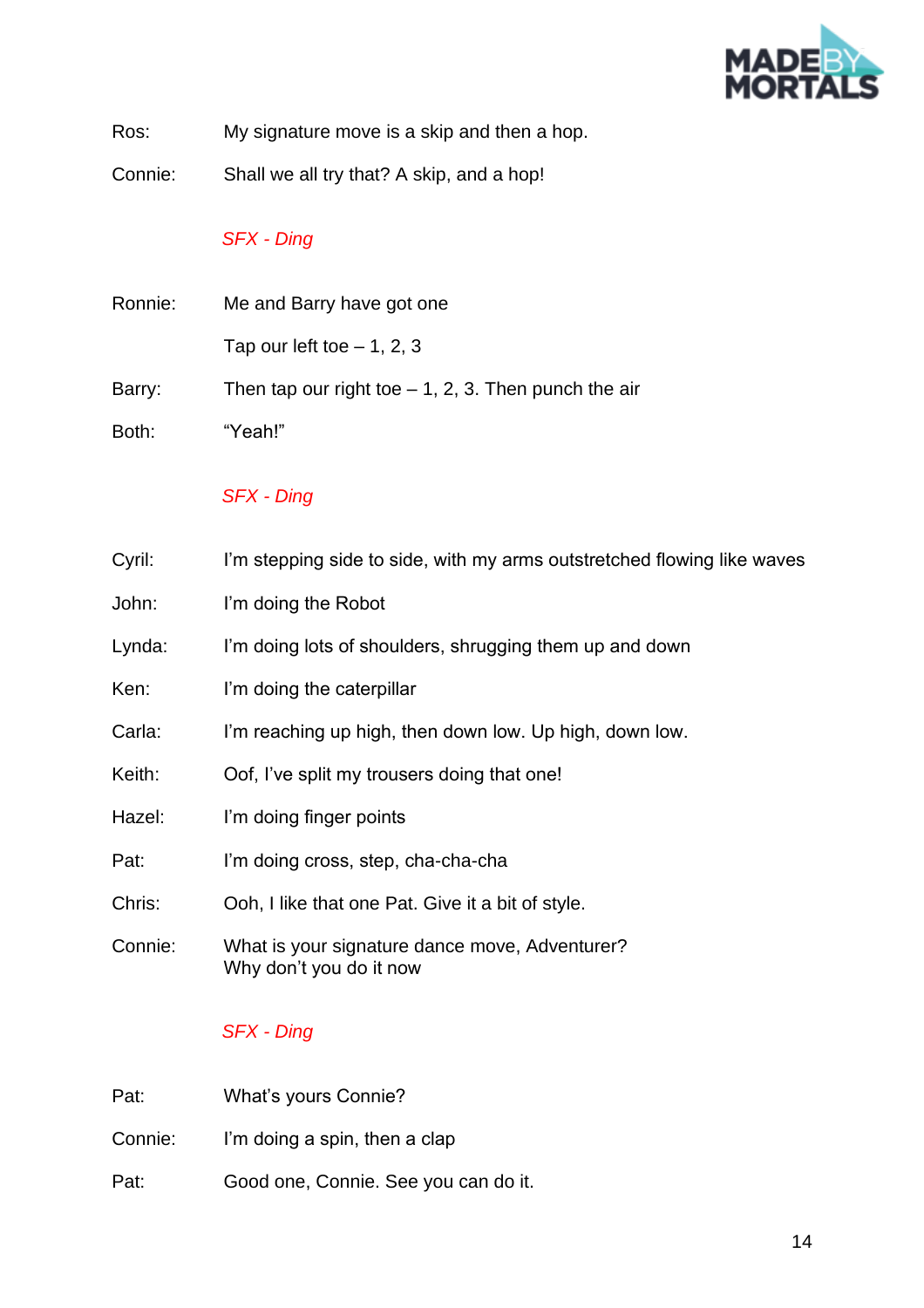

Connie: I really can. Thanks, Pat.

#### **Song**

*We're gonna dance together and move together and, We're feeling alright now We're gonna dance together and move together and, let me see you moving your body*

*When your feeling low and the lonely nights are getting you down, All the aches and pains of the day and you want to throw them all out, Well take moment and think of what you love and what you makes you happy, laugh and have fun*

*When you're feeling low, woah*

*You've you got nothing to fear so turn the music up and let it sing You can do anything, anything*

*When you feel alone and you really don't know what you can do, You mustn't hide away because exercise helps you improves your mood,*

*So pick yourself up and call your friends and come together and dance and have fun*

*When you're feeling low, woah*

*You've you got nothing to fear so turn the music up and let it sing You can do anything, anything*

*We're gonna dance together and move together and We're feeling alright now We're gonna dance together and move together and, let me see you moving your body x 2*

*Do a spin and clap your hands Finger points or robot arms Because it doesn't matter what you do, when you show your signature move Be brave and let yourself go*

*We're gonna dance together and move together and We're feeling alright now We're gonna dance together and move together and, let me see you moving your body x 4*

Connie: What a fantastic Armchair Adventure.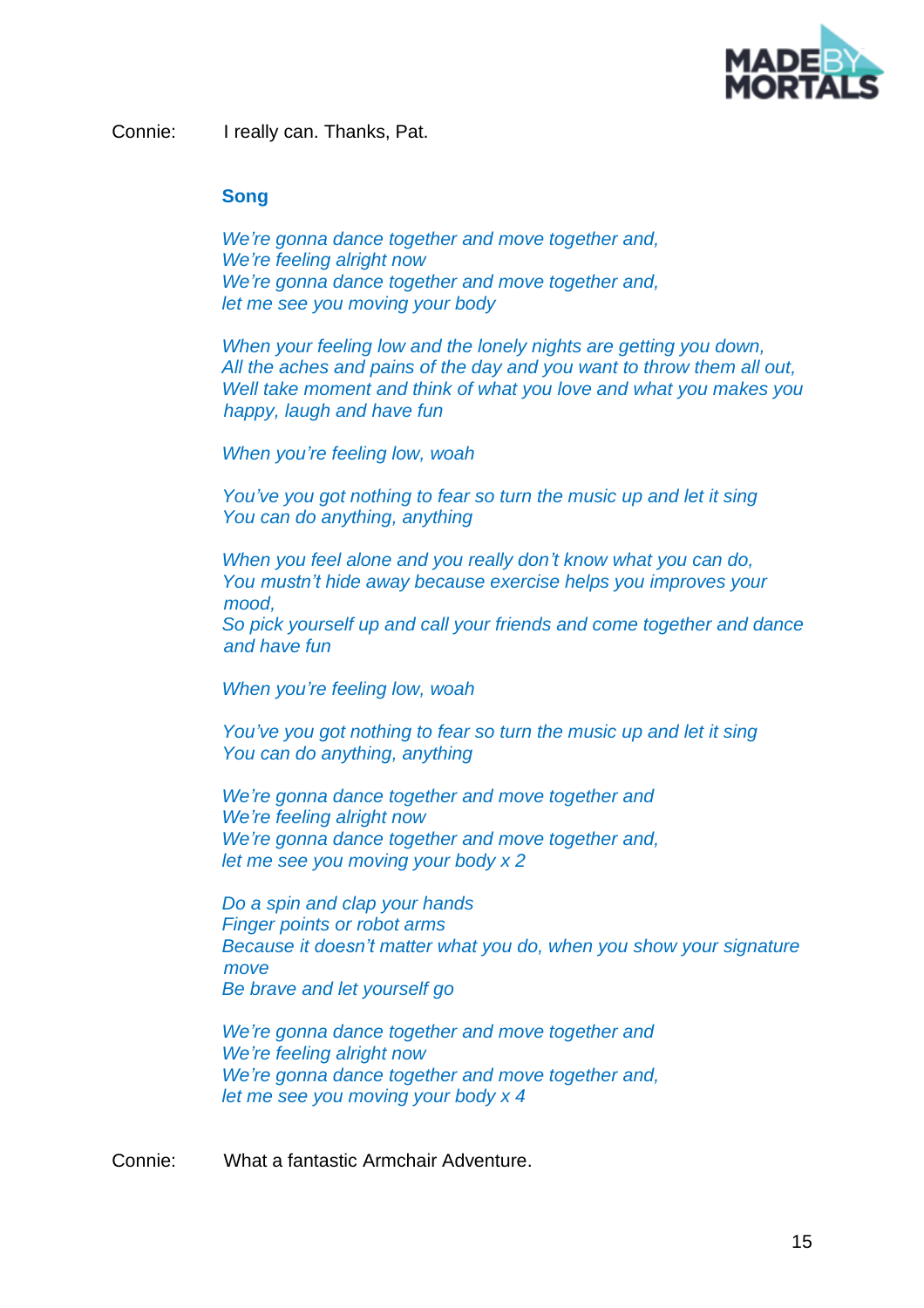

- Pat: I'm so glad you've enjoyed it. I have too. It's great to be back dancing again – it's really helped with my aches and pains. And it's reminded me how much I love it and I am going to go back to my dance classes.
- Connie: That's brilliant, Pat.
- Pat: Cos lots of things are different now, aren't they. But that's okay. And if there's new people there I can make new friends, and it can help me build back my confidence again.
- Connie: Because it's not about getting all the steps or being perfect, it's about having fun and not worrying about what other people are doing.
- Pat: That's right.
- Connie: We're all dancing our own dance.
- Pat: We certainly are. And dancing gets us moving and active which helps us feel better in our bodies and our minds. And if we're able to dance with other people, it helps us feel connected too
- Connie: Like us being connected today, with all of the customers and Adventurers?
- Pat: Exactly. We all danced together on today's Armchair Adventure and I feel closer and connected to all of you and that's such a special thing.

Thank you Connie. I'll definitely be booking again.

- Jean: And me Connie.
- Barry: I can't wait for mine.
- Ronnie: Too right.
- John: Here. Here.
- Connie: Well, you're the best customers a travel agent could ask for thank you.

Next time Adventurer, another one of my lovely customers gets to take us on another Armchair Adventure; inspired by their passions and interests, but for now, it's time to say goodbye. Goodbye.

- Everyone: Bye / bye Connie, goodbye / Au Revoir / Arrivederci / See ya
- Pat: Bye.
- Connie: End. Call. Now.